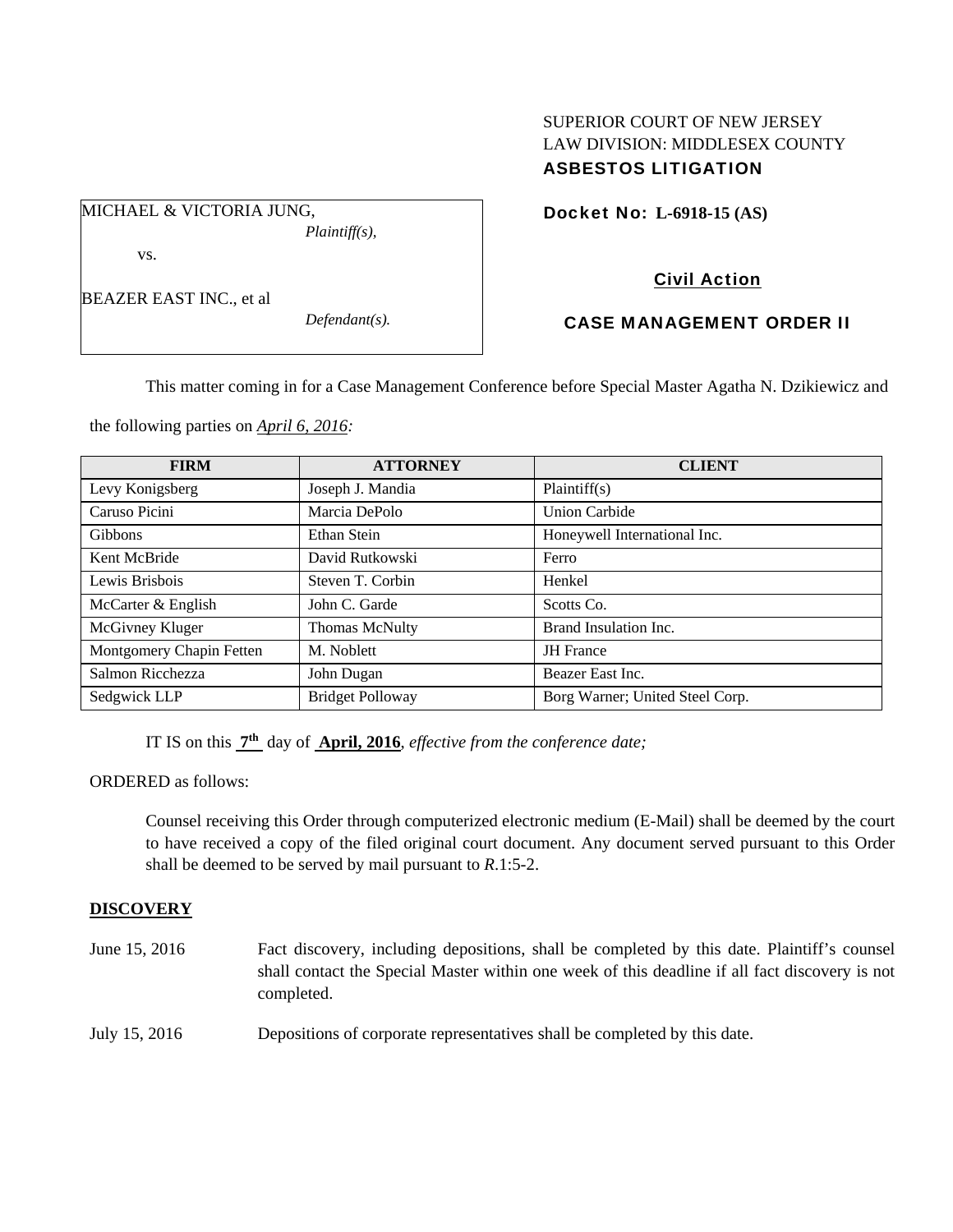## **EARLY SETTLEMENT**

September 9, 2016 Settlement demands shall be served on all counsel and the Special Master by this date.

## **SUMMARY JUDGMENT MOTION PRACTICE**

- July 22, 2016 Plaintiff's counsel shall advise, in writing, of intent not to oppose motions by this date.
- August 5, 2016 Summary judgment motions shall be filed no later than this date.
- September 2, 2016 Last return date for summary judgment motions.

#### **MEDICAL DEFENSE**

- July 15, 2016 Plaintiff shall serve medical expert reports by this date.
- July 15, 2016 Upon request by defense counsel, plaintiff is to arrange for the transfer of pathology specimens and x-rays, if any, by this date.
- September 16, 2016 Defendants shall identify its medical experts and serve medical reports, if any, by this date. **In addition, defendants shall notify plaintiff's counsel (as well as all counsel of record) of a joinder in an expert medical defense by this date.**

#### **LIABILITY EXPERT REPORTS**

- July 15, 2016 Plaintiff shall identify its liability experts and serve liability expert reports or a certified expert statement by this date or waive any opportunity to rely on liability expert testimony.
- September 16, 2016 Defendants shall identify its liability experts and serve liability expert reports, if any, by this date or waive any opportunity to rely on liability expert testimony.

#### **ECONOMIST EXPERT REPORTS**

- July 15, 2016 Plaintiff shall identify its expert economists and serve expert economist report(s), if any, by this date or waive any opportunity to rely on economic expert testimony.
- September 16, 2016 Defendants shall identify its expert economists and serve expert economist report(s), if any, by this date or waive any opportunity to rely on economic expert testimony.

#### **EXPERT DEPOSITIONS**

October 7, 2016 Expert depositions shall be completed by this date. To the extent that plaintiff and defendant generic experts have been deposed before, the parties seeking that deposition in this case must file an application before the Special Master and demonstrate the necessity for that deposition. To the extent possible, documents requested in a deposition notice directed to an expert shall be produced three days in advance of the expert deposition. The expert shall not be required to produce documents that are readily accessible in the public domain.

\_\_\_\_\_\_\_\_\_\_\_\_\_\_\_\_\_\_\_\_\_\_\_\_\_\_\_\_\_\_\_\_\_\_\_\_\_\_\_\_\_\_\_\_\_\_\_\_\_\_\_\_\_\_\_\_\_\_\_\_\_\_\_\_\_\_\_\_\_\_\_\_\_\_\_\_\_\_\_\_\_\_\_\_\_\_\_\_\_\_\_\_\_\_\_\_\_\_\_\_\_\_\_\_\_\_\_\_\_\_